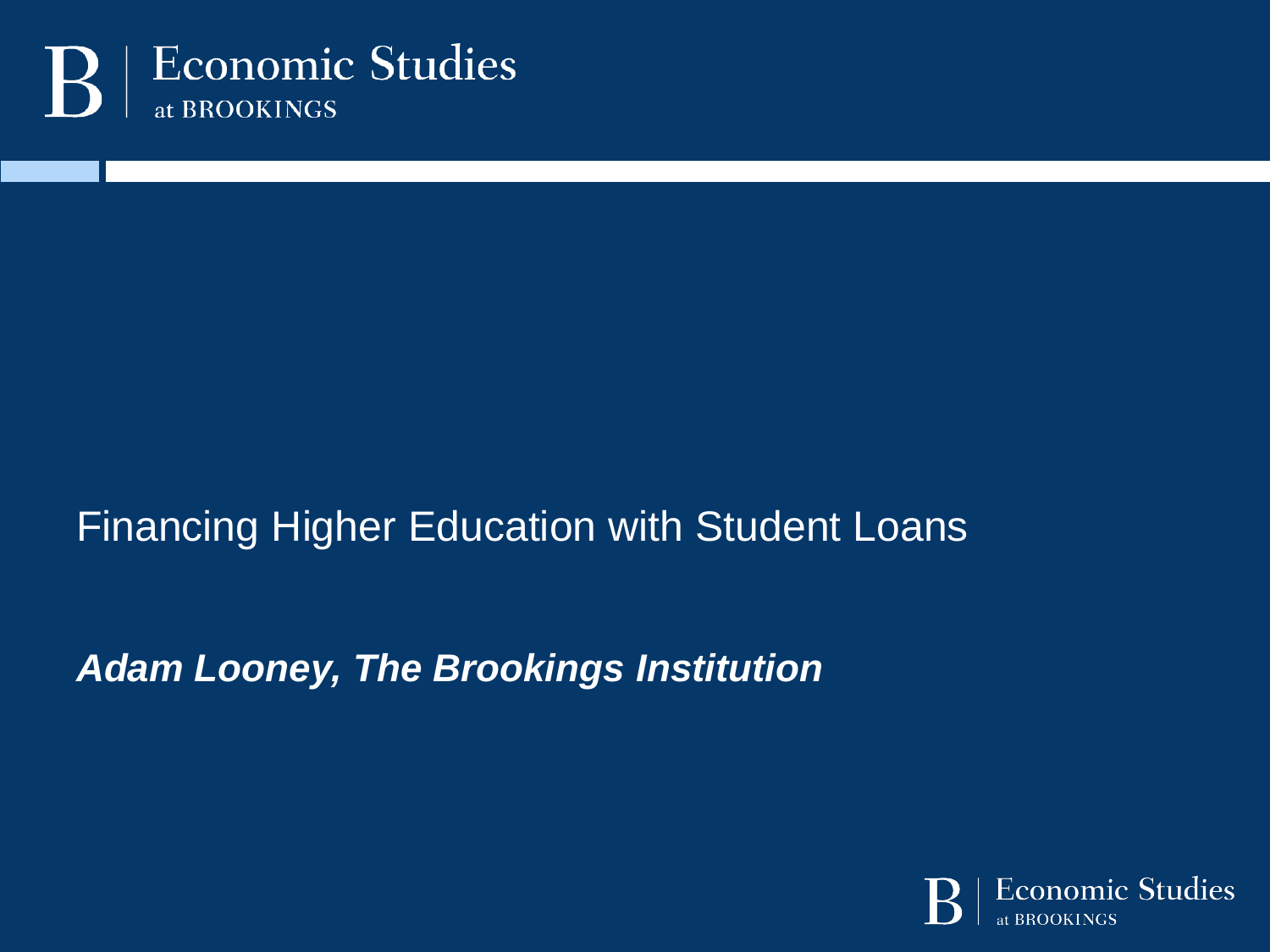## **A pathway to the middle class?**

#### **Lifetime earnings by attainment**



*Source: March CPS 2007-2010.*

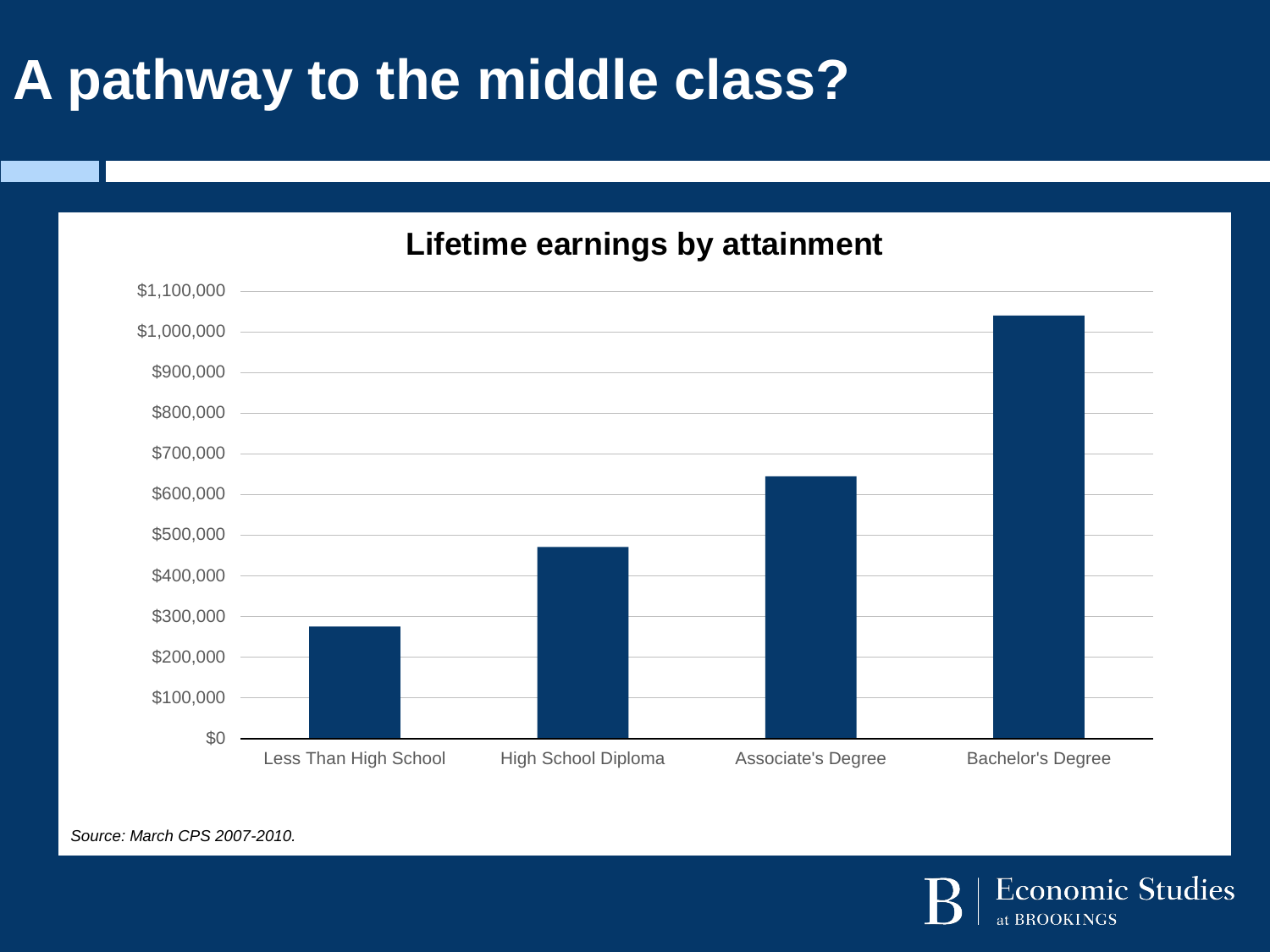# **Or financial ruin?**

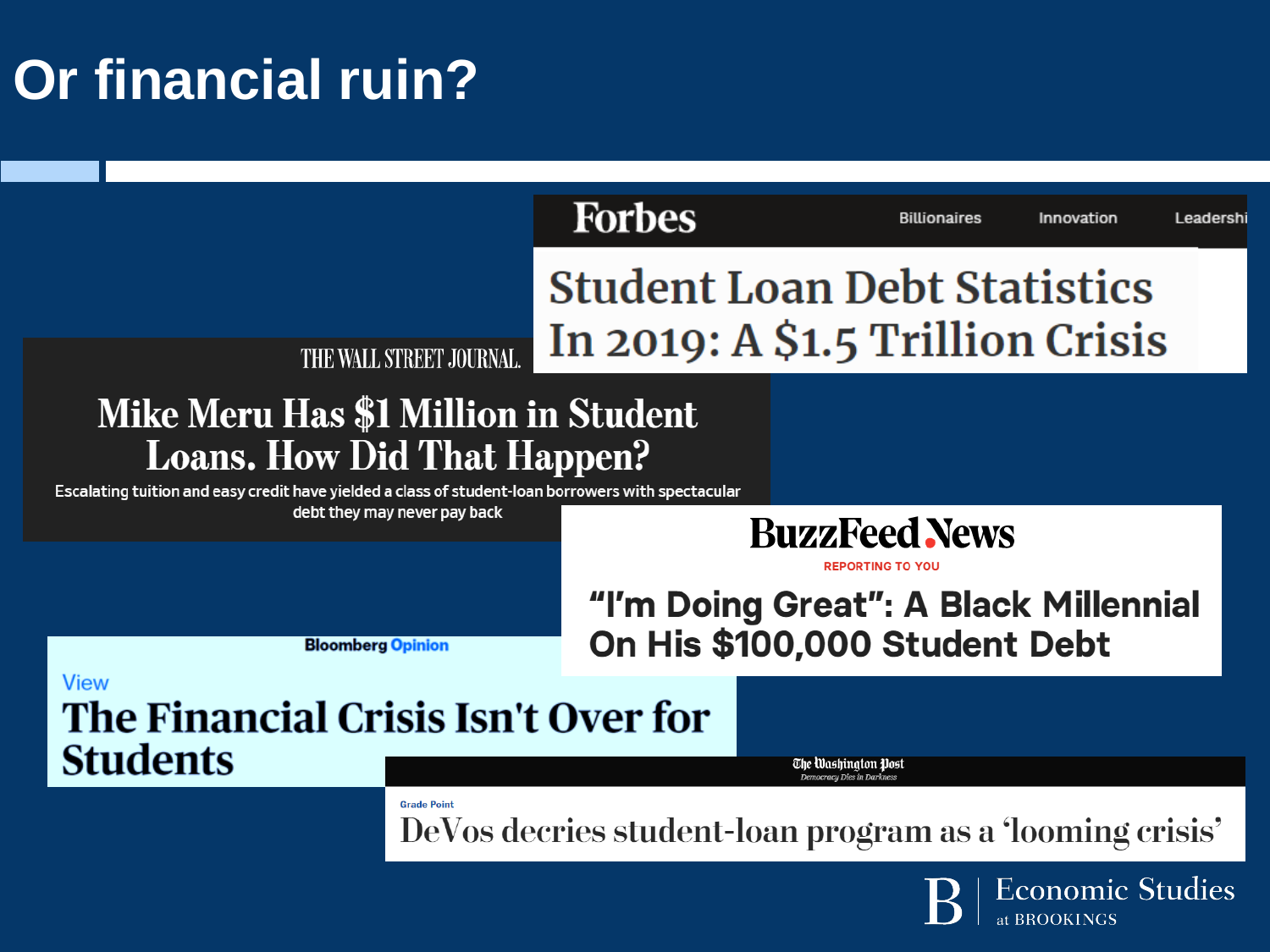## **Federal loans play a central role in access**



*Source: Mobility Report Cards (Chetty et al. 2017)*

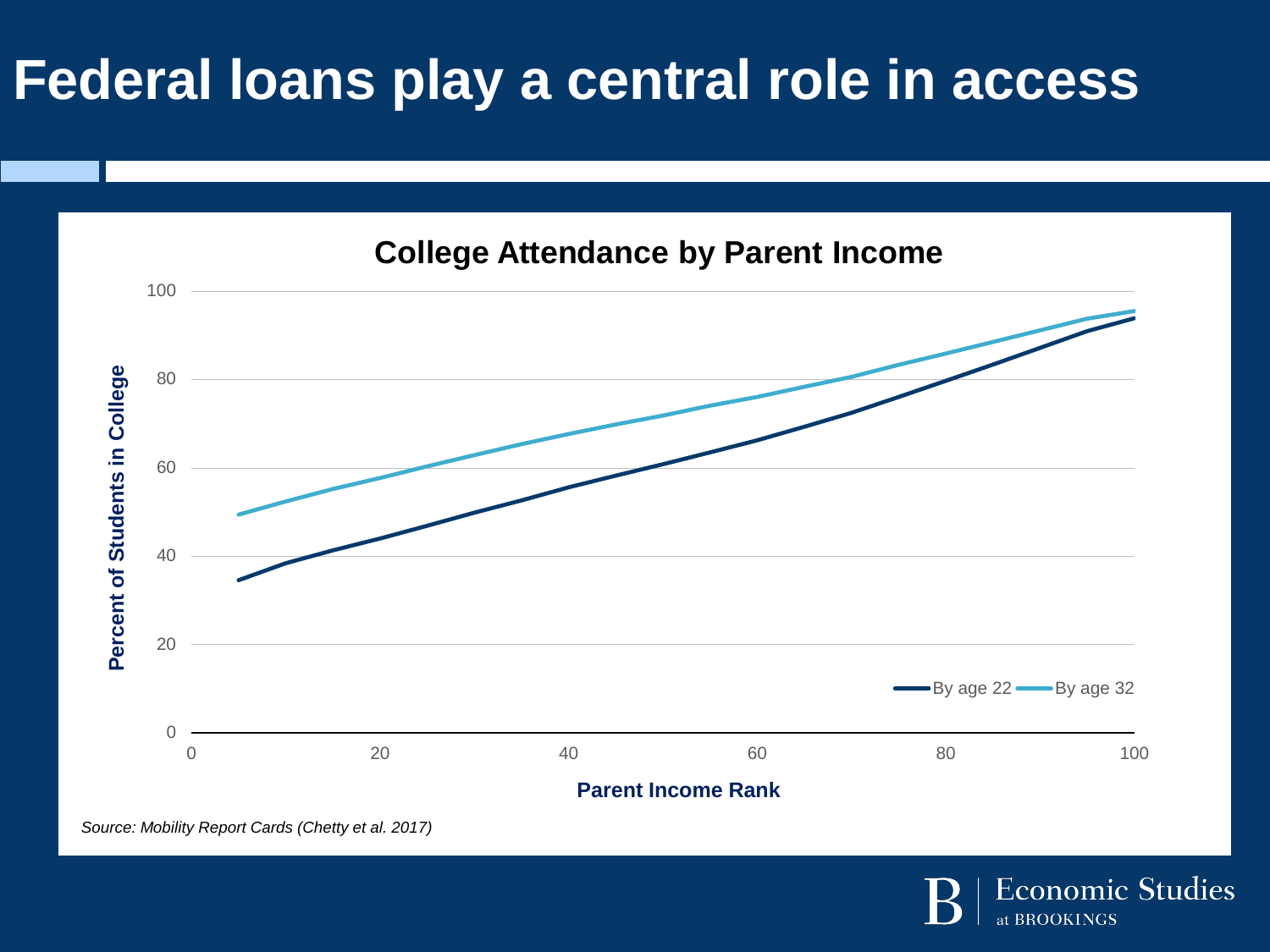#### **Federal policy: Make loans cheap and broadly available**



*Source: Akers and Chingos (2016)*

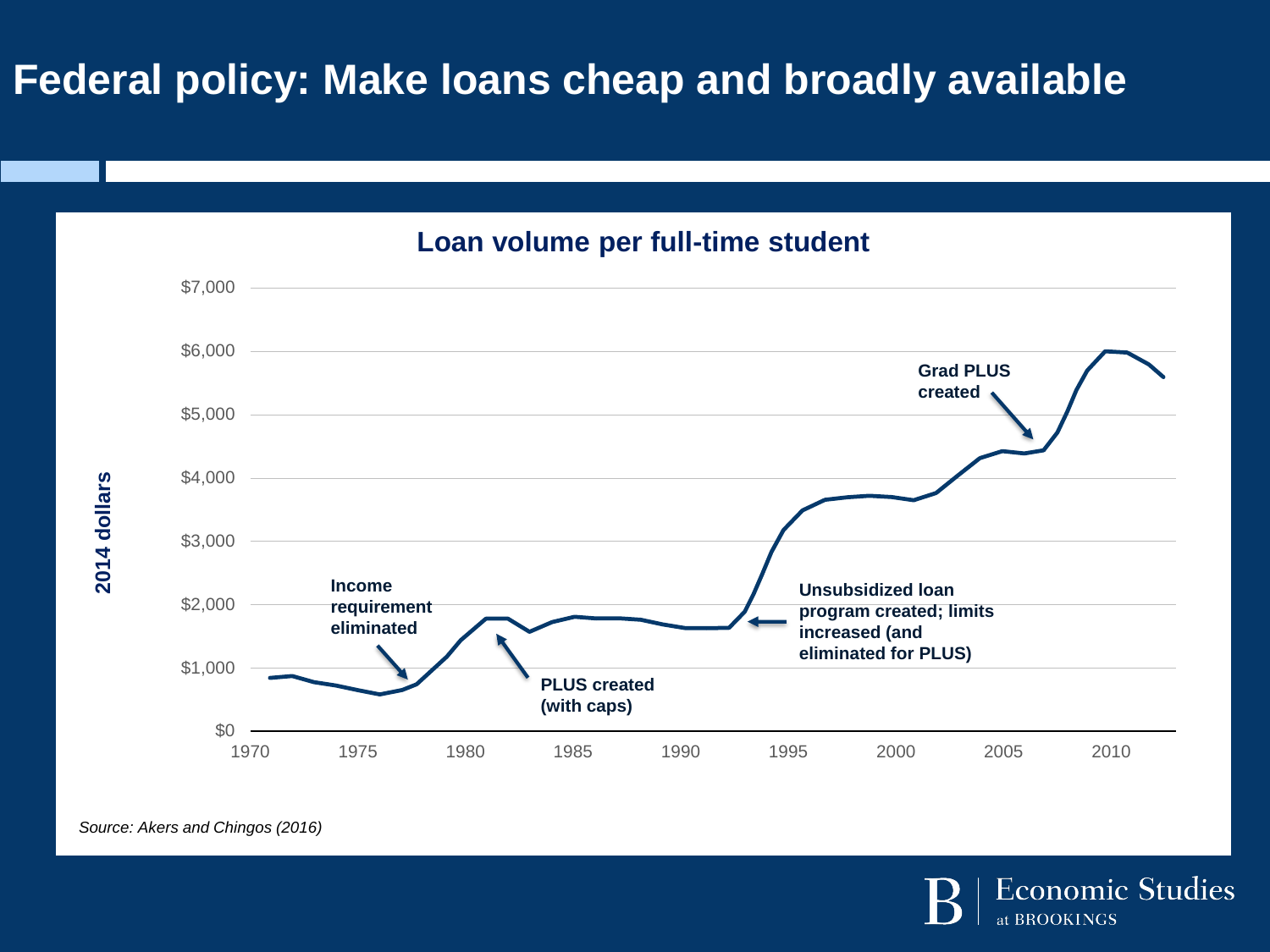#### **Student loans went from being rare and modest…**



Source: Survey of Consumer Finances 2001

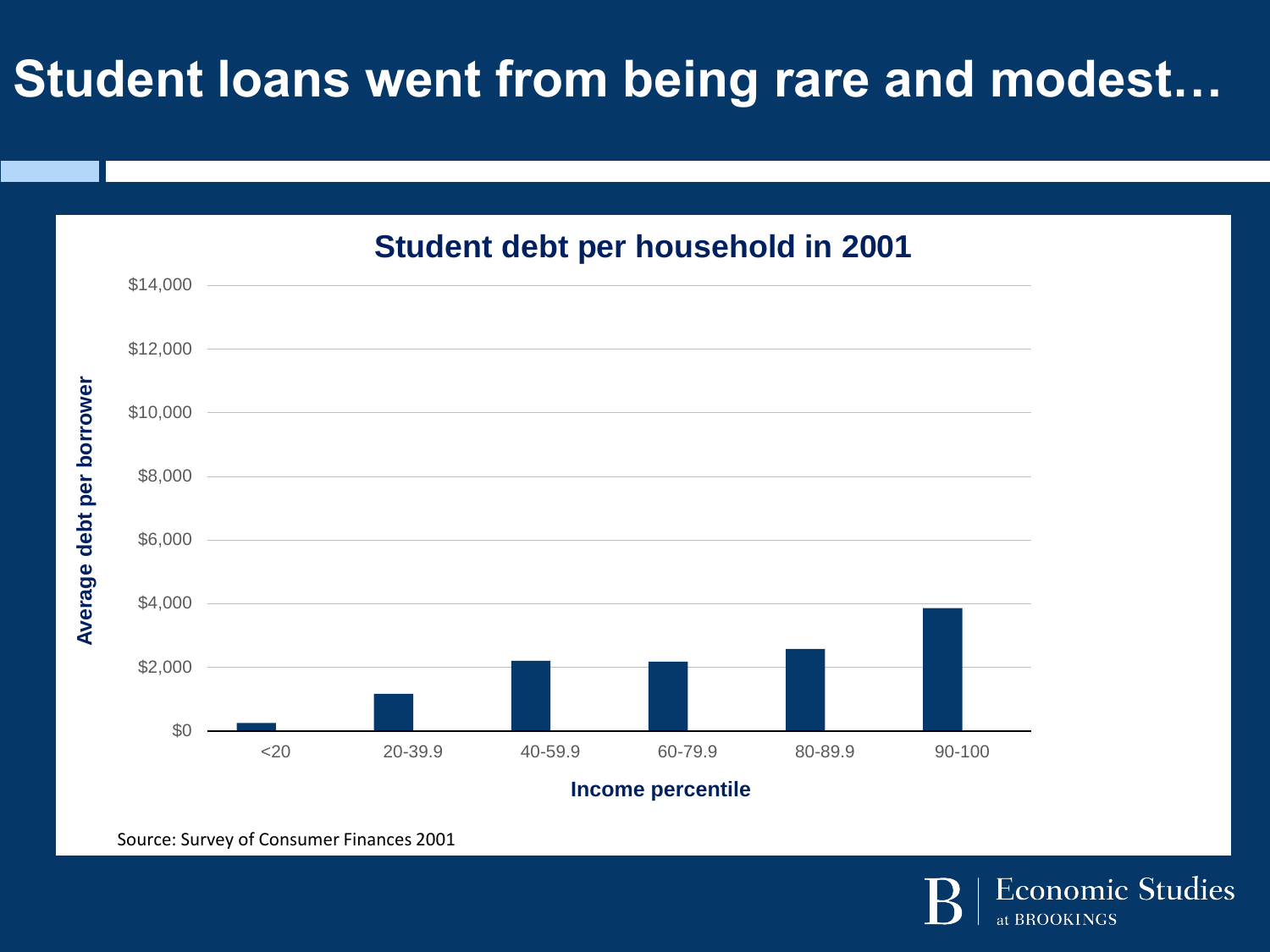# **…to widespread and significant**



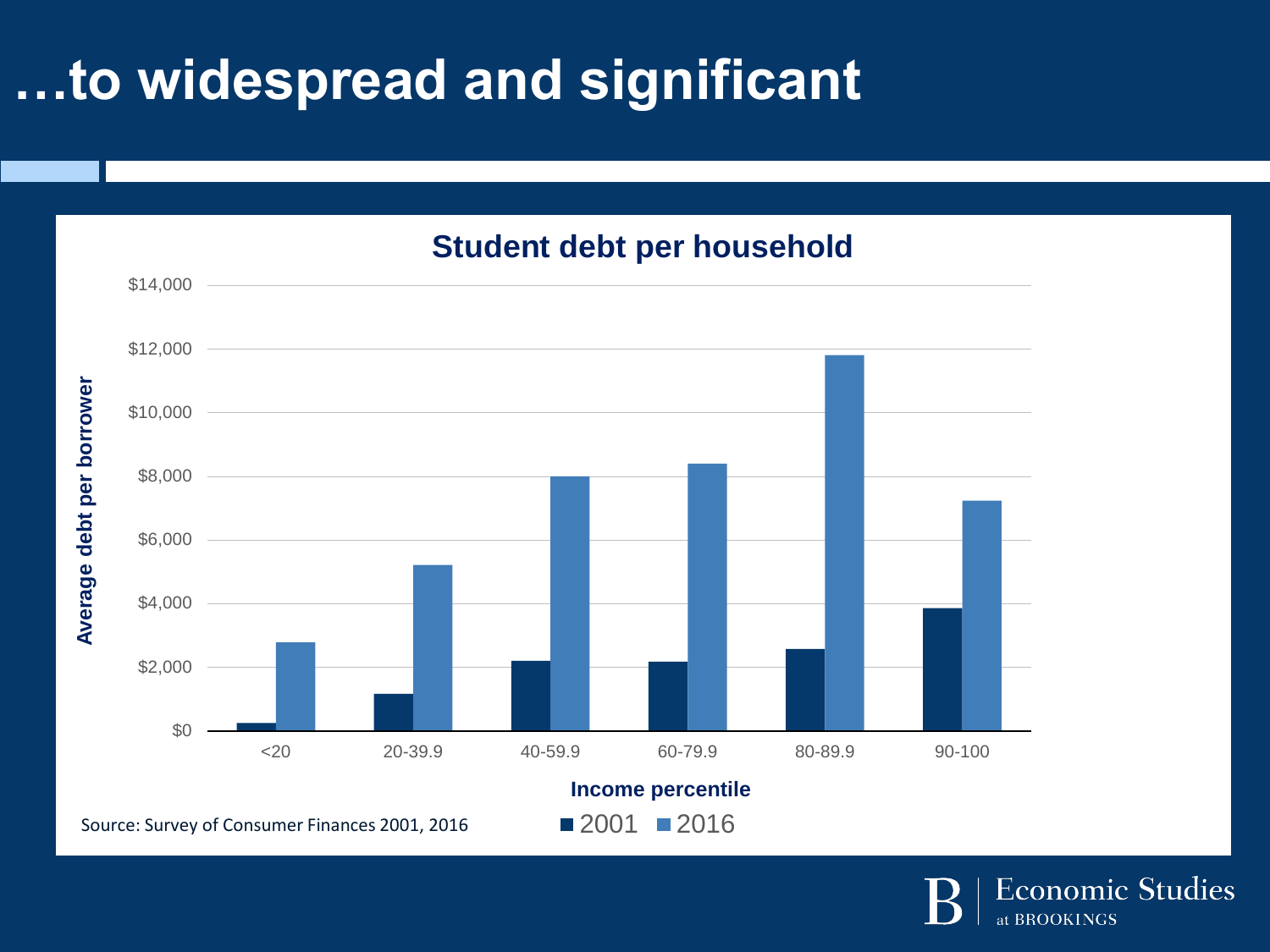### **We make loans we know can't be repaid**





*Source: FSA*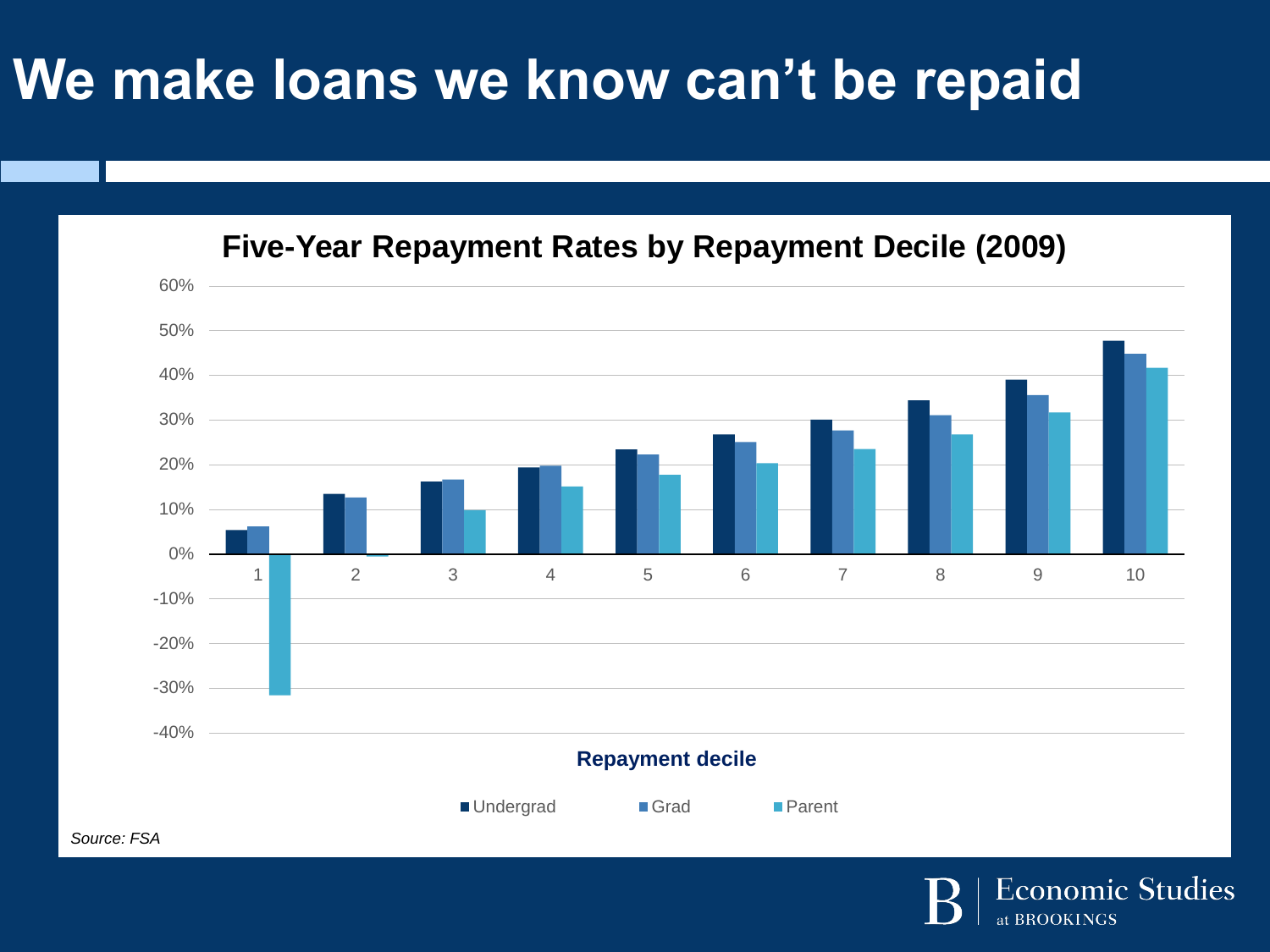# **We make loans to low-quality schools**

#### **Earnings: Certificate in Radiologic Technology**



*Source: Department of Education Gainful Employment Data (2011). CIP Code: 510911.*

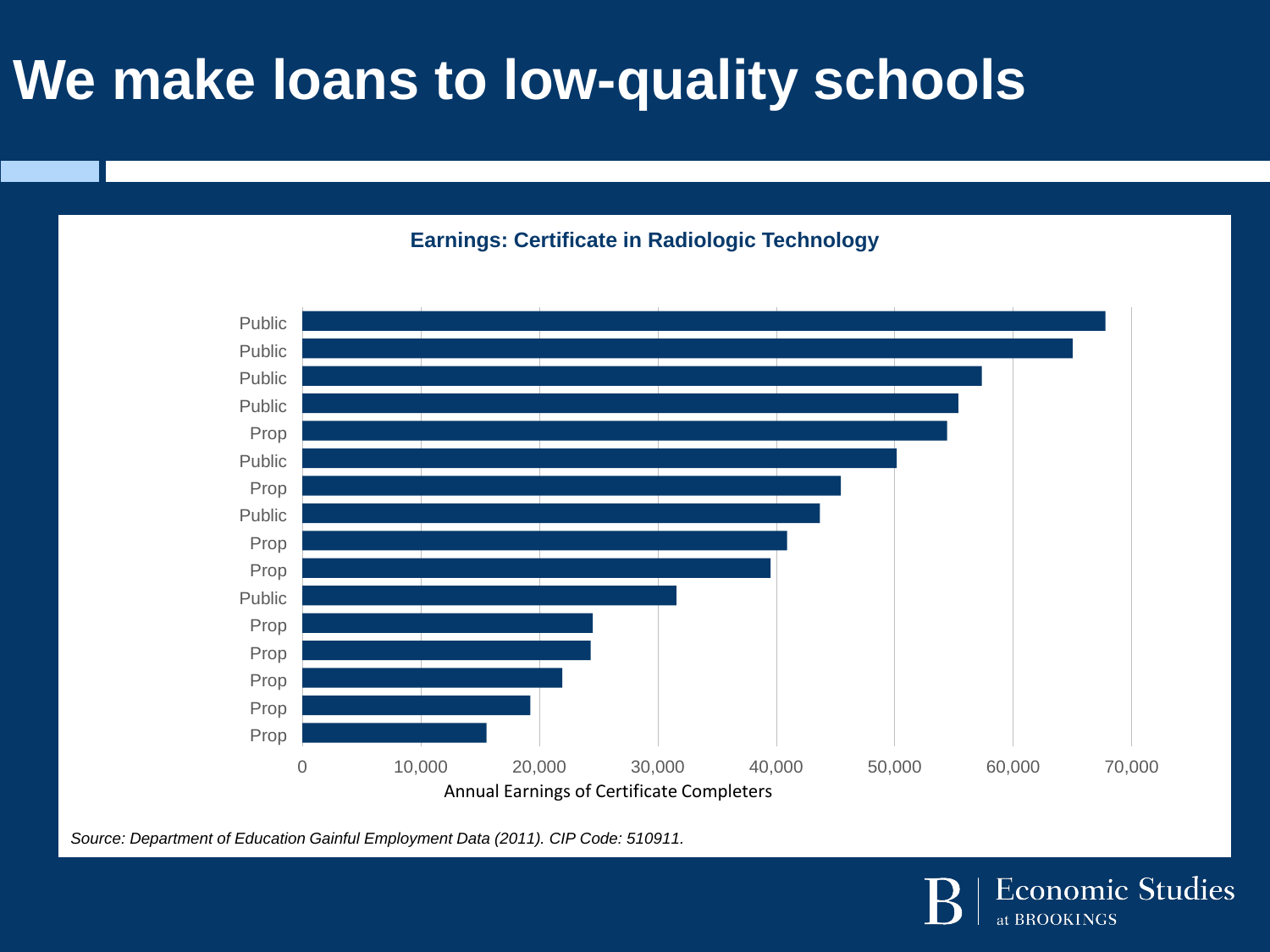#### **We make uncapped loans to parents and grads**



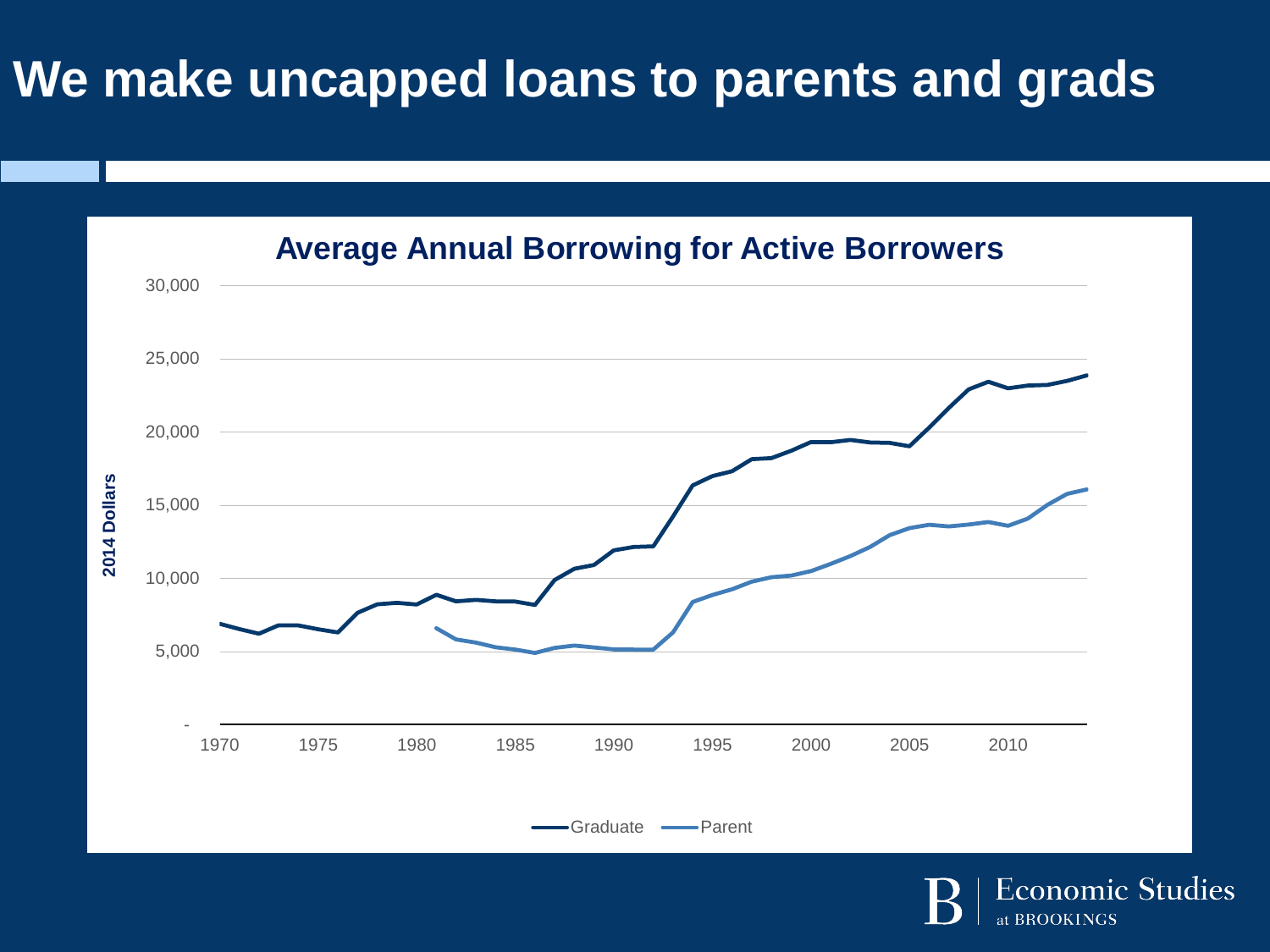## **But most undergraduates borrow modestly**



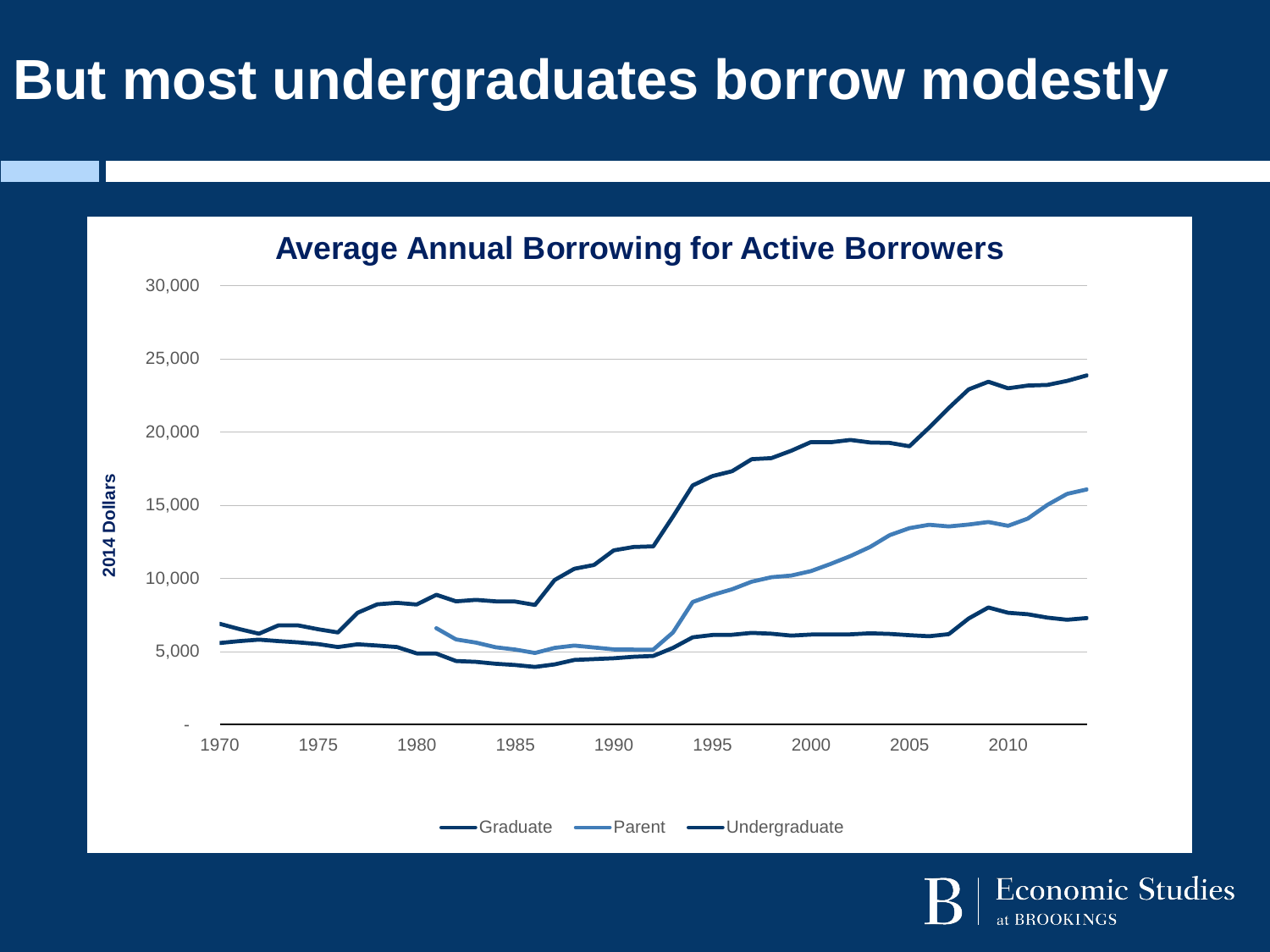#### **Most undergrads graduate with little or no debt**

**Cumulative Debt of Bachelor's Degree Recipients, 2011-2012**



*Source: NCES, National Postsecondary Student Aid Study, 2012.*

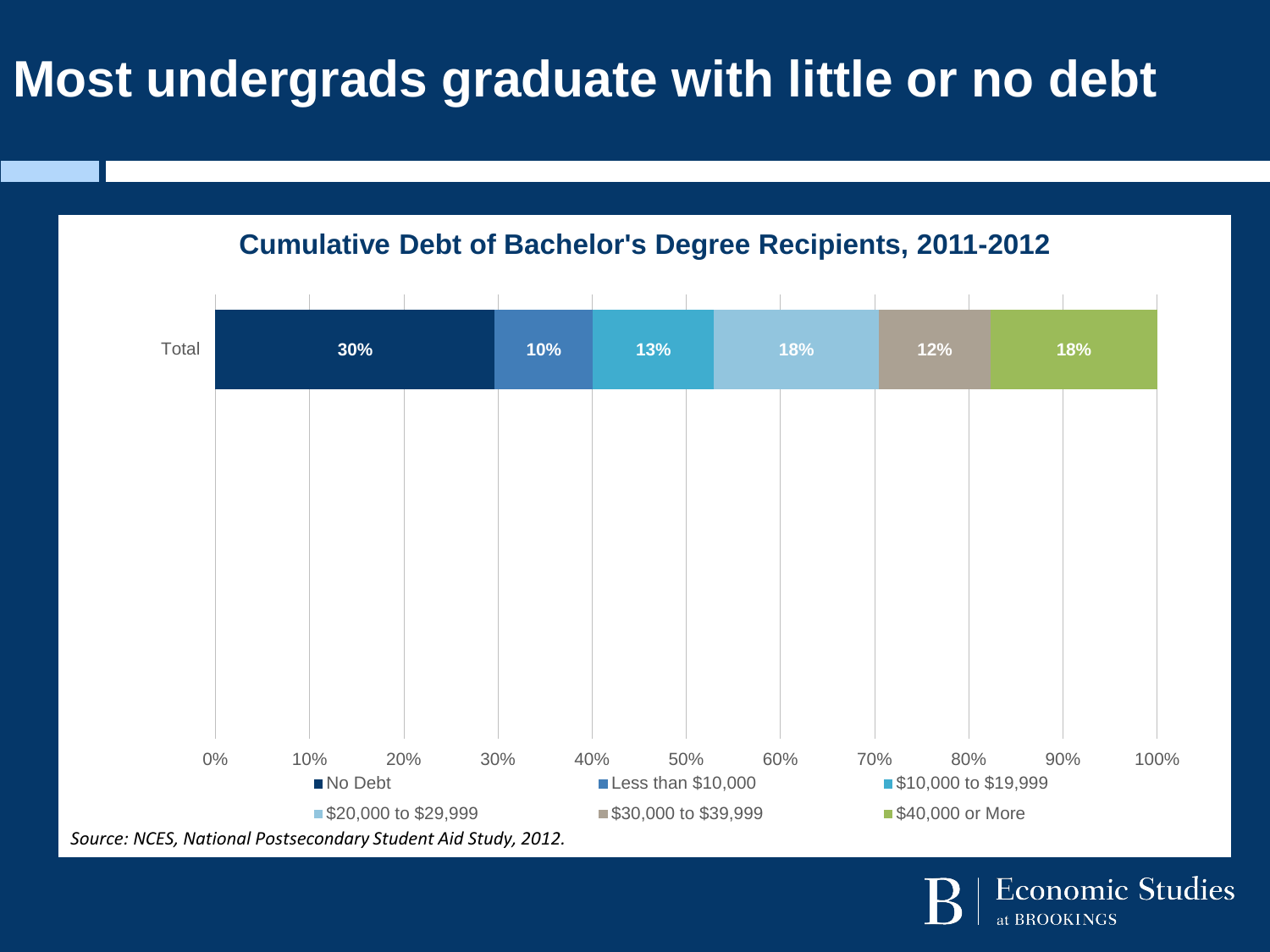# **Especially at public and private non-profits**



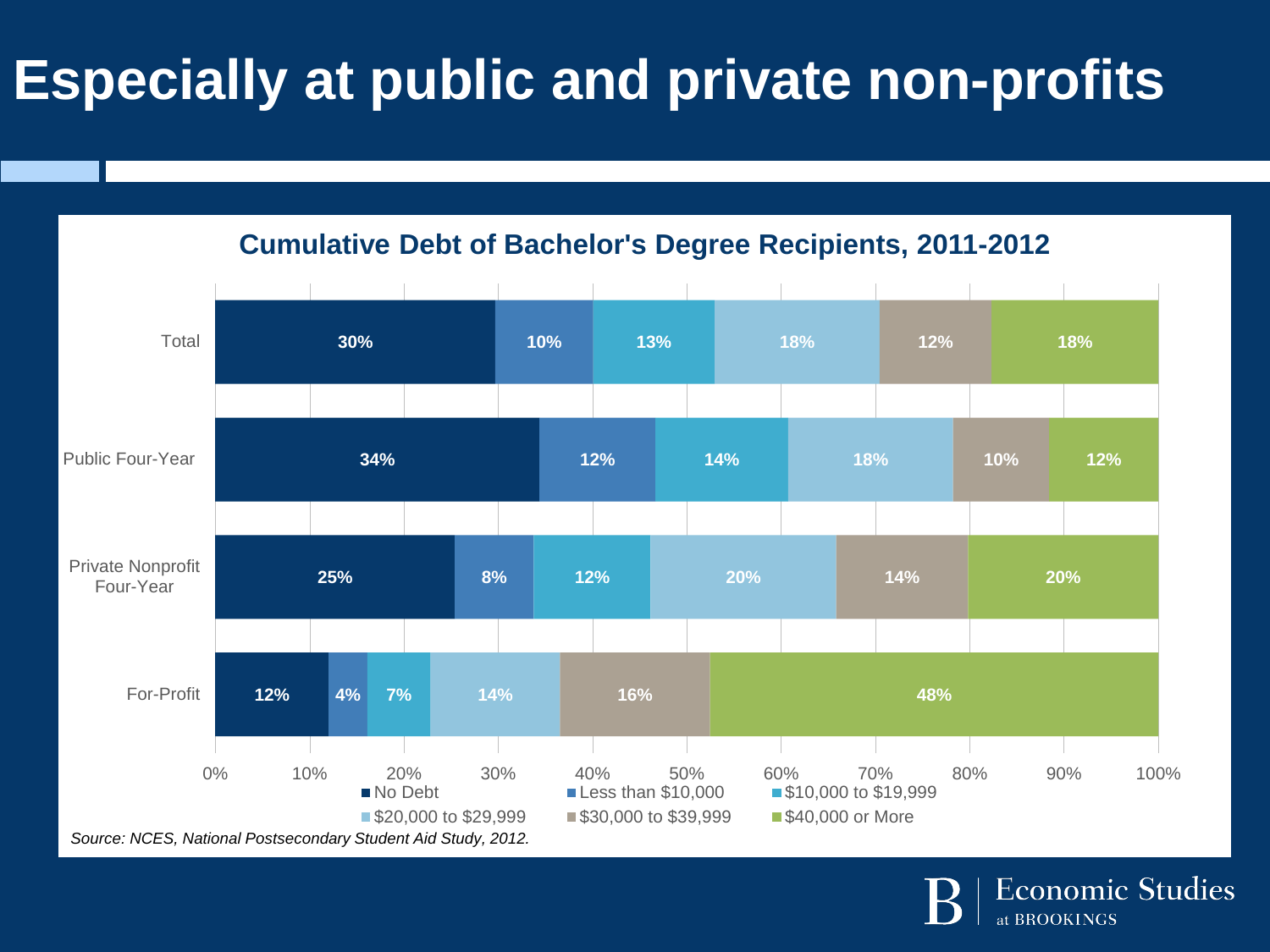#### **Income-based plans now offer substantial relief**



**Monthly debt payments of student loan borrowers**

■2001 ■2016

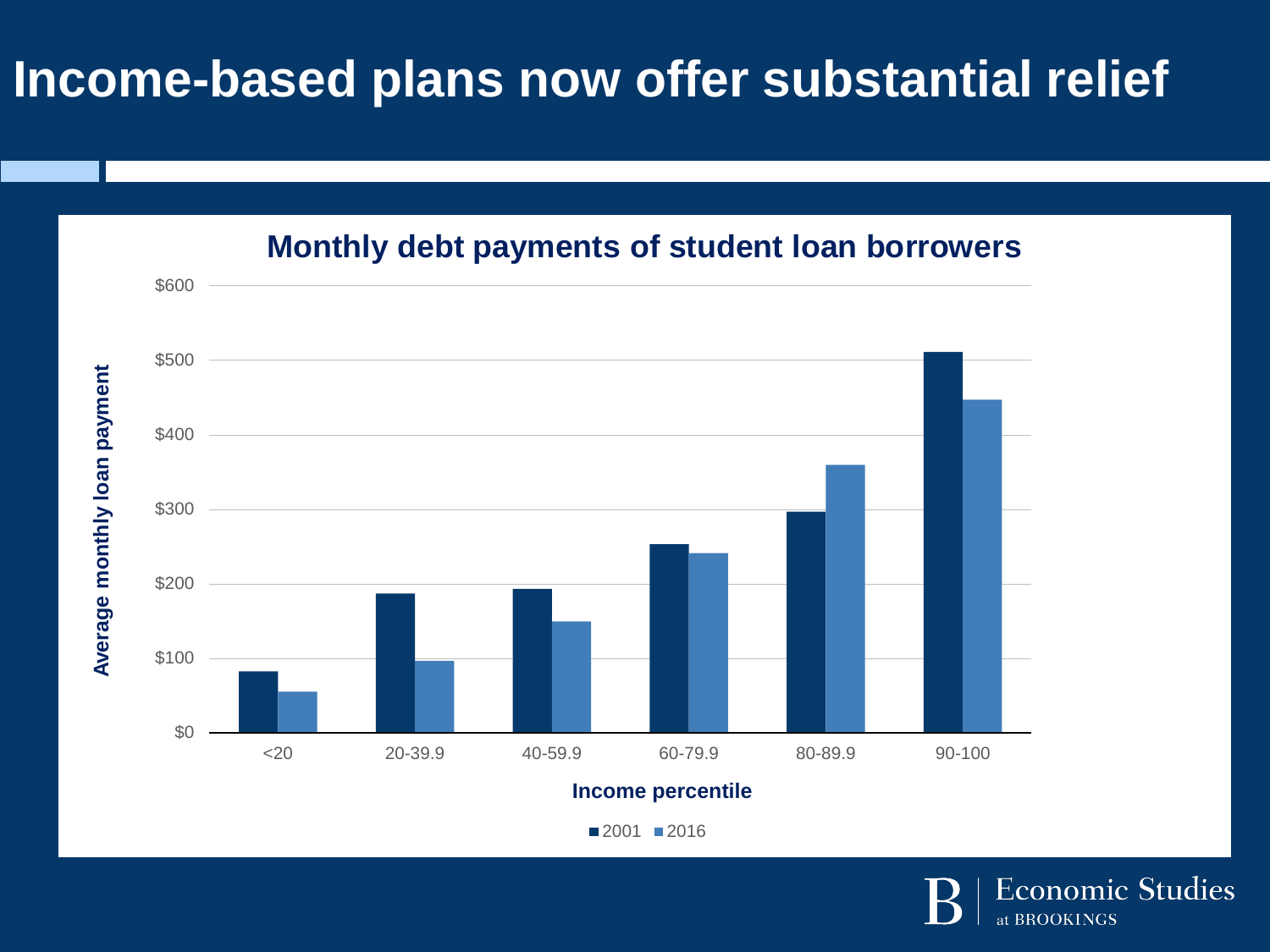# **It's a system worth saving**

- **Only lend when borrowers are expected to repay**
- **Restore accountability**
- **Reinstate loan limits**
- **Assess parent's ability to pay**
- **Encourage state reinvestment**
- **Expand income-based repayment**